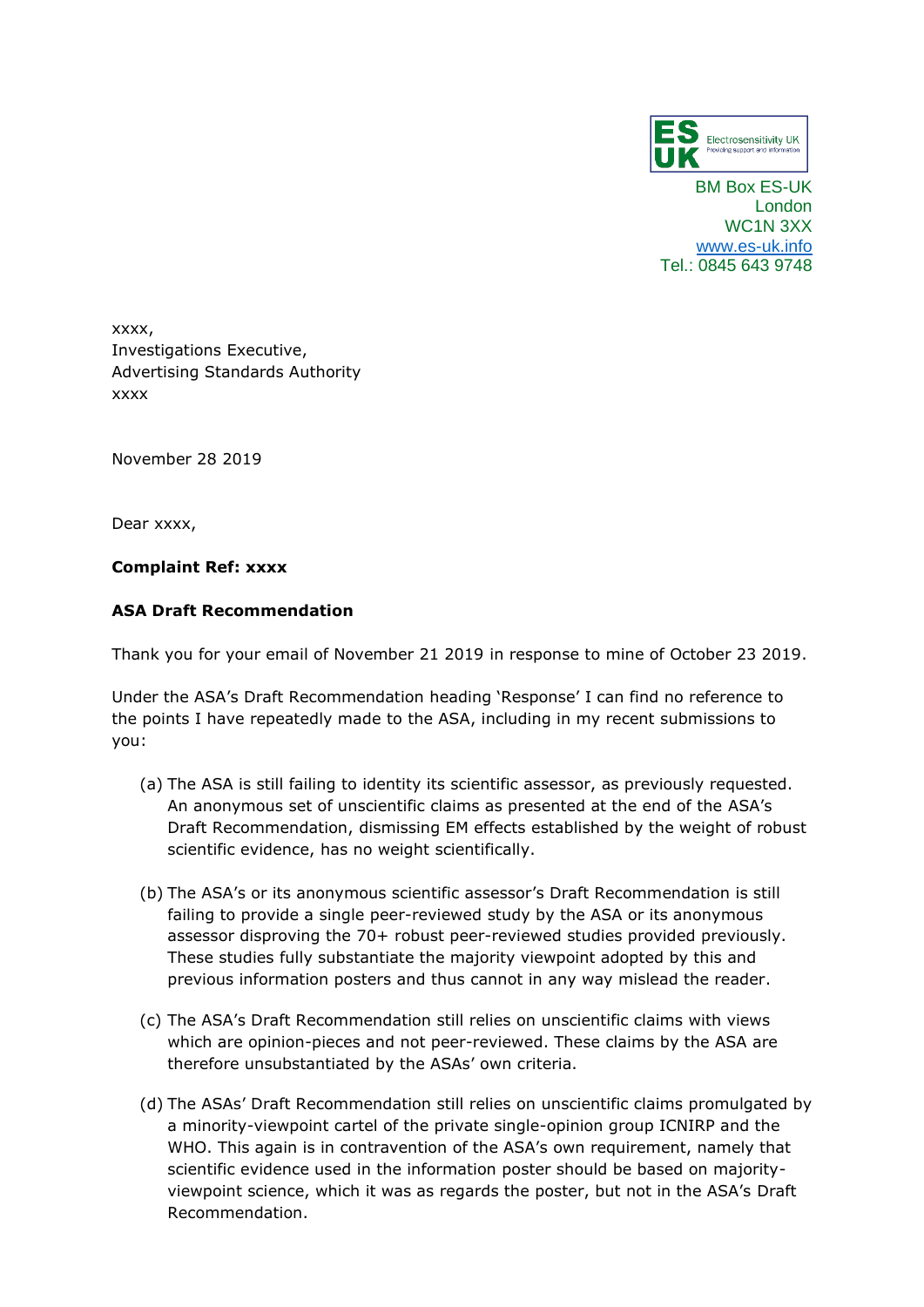Additional comments on the ASA's Draft Recommendation:

- 1. The ASA dismisses scientific reviews. However, most scientists use scientific reviews as one contribution to their assessment of the current state of the science.
- 2. The ASA still quotes the non-peer-reviewed AGNIR 2012 Report, although this has been shown to be unscientific and unsafe in a peer-reviewed critique. The majority-viewpoint scientists consider that this seriously flawed report should have been retracted, as demanded in the debate by MPs at Westminster.
- 3. The ASA's Draft Recommendation appears to be mistaken in some of its references to the nature of the RF emissions from 5G, which in part are the same RF as 4G (hence '4G+') but with beam-steering and MIMO applied which intensify rather than reduce the amount of RFR energy deposited in a given location. Therefore the robust substantiation of the harm proven beyond reasonable doubt based on the current weight of evidence from 2G, 3G, 4G and similar RF studies is also applicable to most current 5G.
- 4. The ASA or the ASA's anonymous assessor does not seem to appreciate the way bioelectromagnetic assessments and guidelines are produced, in his/her claim that: "We considered many of the articles were not adequate because they concerned animal experiments (such as mice, rats and rabbits), rather than studies which specifically examined human health."
	- (i) It is unethical and illegal to use humans as test animals for RF experiments to confirm facts proven beyond reasonable doubt, such that RF causes neurological illness, cardiovascular harm, infertility and cancer, given that RF has been known since 1953 to cause cancer etc. All experiments, therefore, have to be on mice, rats and rabbits and other animals considered close to humans in their physiological makeup and cannot be on humans.
	- (ii) In fact, animal experiments were used to determine the outdated and obsolete 1998 ICNIRP short-term heating guidelines which the ASA's Draft Recommendation still quotes. These ICNIRP Guidelines are based on mice and rat etc. studies from the 1980s, before most mobile phones with their pulsed, polarised and modulated signals, let alone 5G with beam-steering, were in common use or tested as used. Even recent relevant long-term biological guidelines like EUROPAEM EMF 2016 and IGNIR 2018 are also based in part on animal experiments for the same reason. These long-term and biological guidelines are the relevant ones for 5G because they are not based on the irrelevant and invalidated hypothesis derived from heating of tissue by one degree over six minutes, like ICNIRP's unscientific and unprotective guidelines.
	- (iii) The gold-standard \$30 million NTP study, which was commissioned by the FDA to see if mobile phone radiation causes cancer, was conducted

| ElectroSensitivity UK (ES-UK) | Founded 2003                                                                                                                                                               | Registered Charity no. 1103018 |
|-------------------------------|----------------------------------------------------------------------------------------------------------------------------------------------------------------------------|--------------------------------|
| Trustees:                     | Michael Bevington, Sarah Dacre, Brian Stein CBE, Dr Andrew Tresidder, Phil Watts                                                                                           |                                |
|                               | Medical Advisors: Dr Dietrich Klinghardt, Dr Erica Mallery-Blythe<br>Scientific Advisors: Dr Andrew Goldsworthy, Dr Magda Havas, Prof. Denis Henshaw, Prof. Olle Johansson |                                |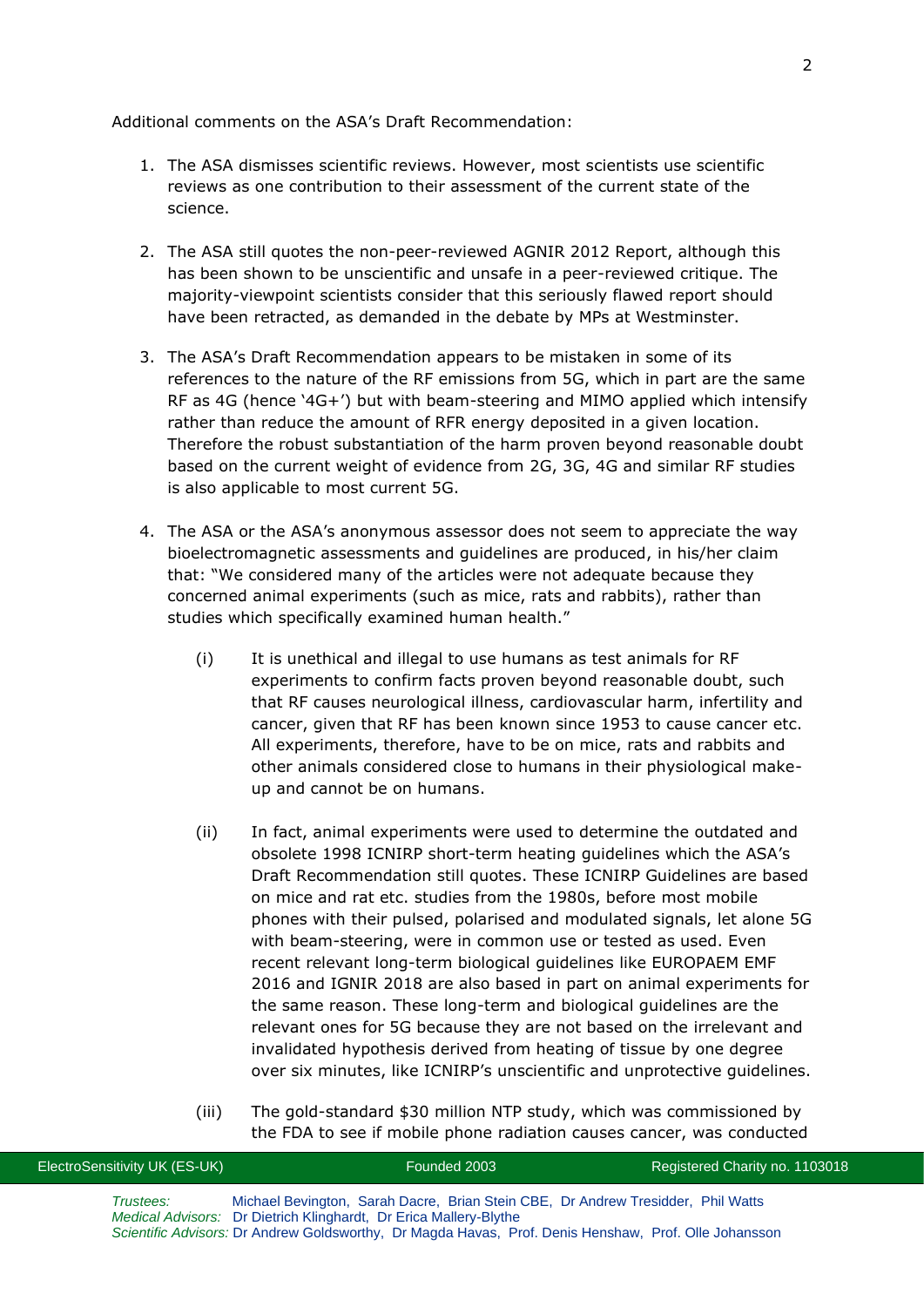on mice and rats for the same reason as with all similar toxicological studies, since an experiment on humans would be unethical and illegal. As included in my substantiation, but not in the ASA's Draft Recommendation, the definitive NTP study found 'clear evidence' (their highest cancer rating) of RF causing cancer, so it is extraordinary for the ASA's Draft Recommendation not even to mention this gamechanging major study if the ASA's Draft Recommendation is meant to be an unbiased assessment. Only supporters of the wireless industry and parts of the media, especially where they are dependent of wireless advertising, have tried to dismiss it.

- (iv) In addition, experiments on animals are essential because they are required, together with human epidemiological studies, for RF like 5G to be classified as a class 1 certain human carcinogen. I explained in my submissions to the ASA that both these criteria have now been met and therefore the RFR (2G, 3G, 4G and 5G) has met the requirements of a known class 1 certain cancer agent. It appears reprehensible that the ASA's Draft Recommendation does not explain this established and robust scientific evidence and its implications for everyone in the UK, along with the fact that the WHO's IARC now lists RFR (2G, 3G, 4G and 5G), currently classified as a 2B human carcinogen, as a high priority for reassessment.
- (v) If the ASA's implication is to be understood as requiring that there should be experiments on humans, and this includes experimenting with RFR (2G, 3G, 4G and 5G) on non-consenting populations such as much of the UK, then the ASA's Draft Recommendation would be in contravention of the Nuremberg Code. It thus seems untoward that the ASA is apparently endorsing or condoning such unethical and illegal experiments on a large proportion of the UK population.
- (vi) Since there have been no human epidemiological studies on 5G yet, it is illogical for the ASA to dismiss earlier RF studies without providing peer-reviewed evidence that 5G RF is so different from similar RF that it must inevitably be safe, against the thousands of robust peerreviewed scientific studies which already provide clear proof beyond all reasonable doubt that RFR (2G, 3G, 4G and 5G) is not safe.
- 5. It seems inconsistent for the ASA to require that any information poster adopts the majority scientific viewpoint, here represented by the 250 scientists who are signatories to the International EMF Scientist Appeal who state that RFR (2G, 3G, 4G and 5G) is not proven safe, and then for the ASA to adopt the minority viewpoint, represented by the cartel of some 20-30 members and advisers to ICNIRP and the WHO supporting the wireless industry, who claim without any robust scientific evidence at all that RFR (2G, 3G, 4G and 5G) is safe. The information poster was designed to comply with the ASA's requirements in this matter and for the ASA to adopt the opposite approach in its adjudication makes it impossible for an information poster to meet both criteria at the same time. In

| ElectroSensitivity UK (ES-UK) | Founded 2003                                                                                                                                          | Registered Charity no. 1103018 |
|-------------------------------|-------------------------------------------------------------------------------------------------------------------------------------------------------|--------------------------------|
| Trustees:                     | Michael Bevington, Sarah Dacre, Brian Stein CBE, Dr Andrew Tresidder, Phil Watts<br>Medical Advisors: Dr Dietrich Klinghardt, Dr Erica Mallery-Blythe |                                |
|                               | Scientific Advisors: Dr Andrew Goldsworthy, Dr Magda Havas, Prof. Denis Henshaw, Prof. Olle Johansson                                                 |                                |